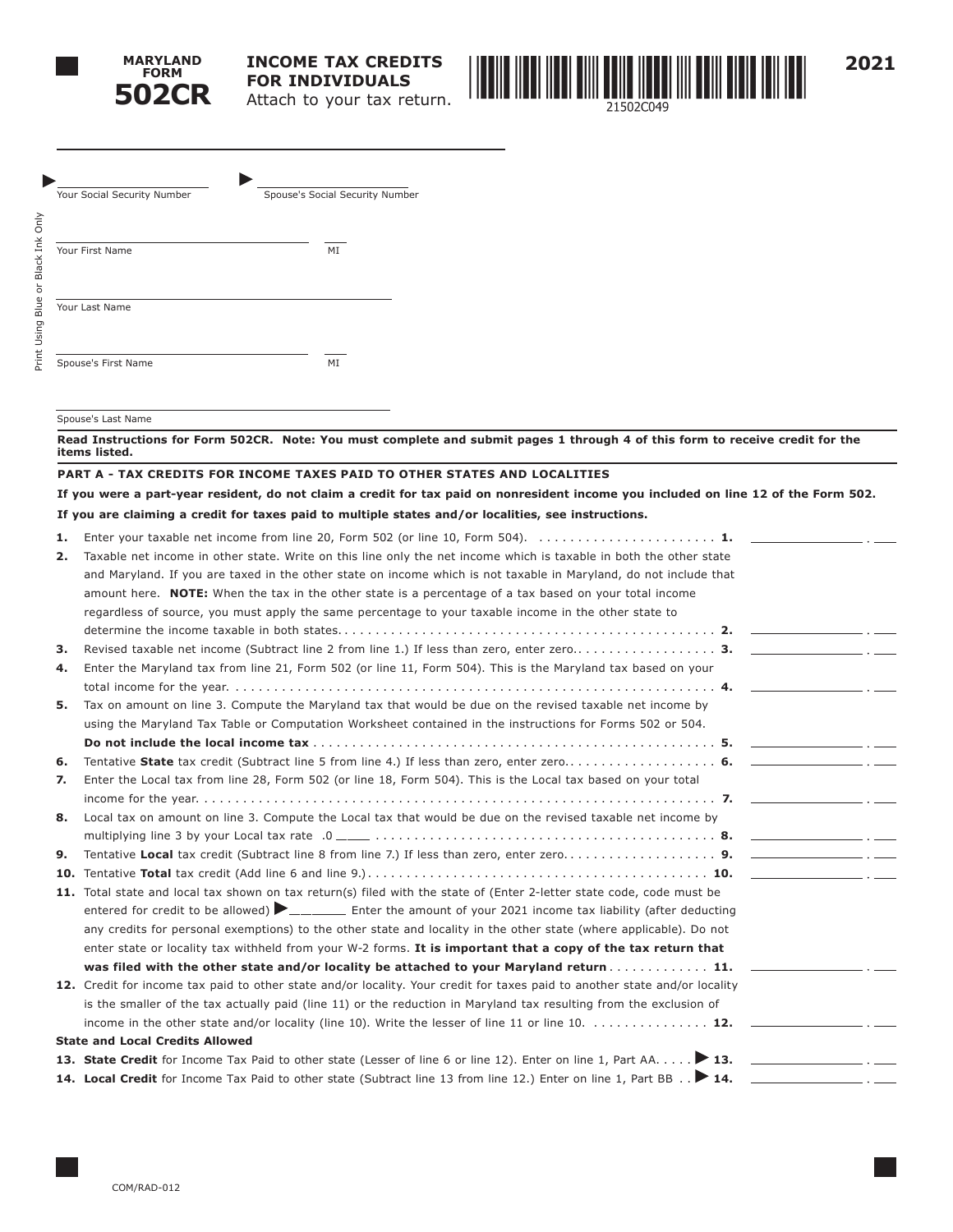

NAME SSN

### **INCOME TAX CREDITS FOR INDIVIDUALS** Attach to your tax return.



**2021** Page 2

|    | <b>PART B - CREDIT FOR CHILD AND DEPENDENT CARE EXPENSES</b>                                                                                                                                                                                                                                                                                                                 |                                                                            |                                             |                      |
|----|------------------------------------------------------------------------------------------------------------------------------------------------------------------------------------------------------------------------------------------------------------------------------------------------------------------------------------------------------------------------------|----------------------------------------------------------------------------|---------------------------------------------|----------------------|
| 1. | Enter your federal adjusted gross income from line 1 of Form 502 or line 17, column 1 of                                                                                                                                                                                                                                                                                     |                                                                            |                                             |                      |
|    |                                                                                                                                                                                                                                                                                                                                                                              |                                                                            |                                             |                      |
| 2. |                                                                                                                                                                                                                                                                                                                                                                              |                                                                            |                                             |                      |
| 3. | Enter the decimal amount from the chart in the instructions that applies to the amount on line $1, \ldots, \ldots, 3, 2, \ldots$                                                                                                                                                                                                                                             |                                                                            |                                             |                      |
| 4. |                                                                                                                                                                                                                                                                                                                                                                              |                                                                            |                                             |                      |
|    | <b>PART C - QUALITY TEACHER INCENTIVE CREDIT</b>                                                                                                                                                                                                                                                                                                                             |                                                                            | <b>Enter the Name of Qualified Employer</b> |                      |
| 1. | Enter the Maryland public school system or a State or local correctional                                                                                                                                                                                                                                                                                                     |                                                                            | Taxpayer A                                  | Taxpayer B           |
|    |                                                                                                                                                                                                                                                                                                                                                                              |                                                                            |                                             |                      |
| 2. |                                                                                                                                                                                                                                                                                                                                                                              |                                                                            |                                             |                      |
| 3. |                                                                                                                                                                                                                                                                                                                                                                              |                                                                            |                                             |                      |
| 4. |                                                                                                                                                                                                                                                                                                                                                                              |                                                                            |                                             |                      |
| 5. |                                                                                                                                                                                                                                                                                                                                                                              |                                                                            |                                             |                      |
| 6. |                                                                                                                                                                                                                                                                                                                                                                              |                                                                            |                                             |                      |
| 7. | Total (Add amounts from line 6, for Taxpayers A and B) Enter here and                                                                                                                                                                                                                                                                                                        |                                                                            |                                             |                      |
|    |                                                                                                                                                                                                                                                                                                                                                                              |                                                                            |                                             |                      |
|    | <b>PART D - CREDIT FOR AQUACULTURE OYSTER FLOATS</b>                                                                                                                                                                                                                                                                                                                         |                                                                            |                                             |                      |
| 1. | Enter the amount paid to purchase an aquaculture oyster float(s)                                                                                                                                                                                                                                                                                                             |                                                                            |                                             |                      |
|    |                                                                                                                                                                                                                                                                                                                                                                              |                                                                            |                                             |                      |
|    | PART E - LONG-TERM CARE INSURANCE CREDIT: (THIS IS A ONE-TIME CREDIT.)                                                                                                                                                                                                                                                                                                       |                                                                            |                                             |                      |
|    | Answer the questions and see instructions below before completing Columns A through E for each person                                                                                                                                                                                                                                                                        |                                                                            |                                             |                      |
|    | for whom you paid long-term care insurance premiums.                                                                                                                                                                                                                                                                                                                         |                                                                            |                                             |                      |
|    | <b>Question 1 -</b> Did the insured individual have long-term care insurance prior to July 1, 2000?                                                                                                                                                                                                                                                                          |                                                                            |                                             | Yes<br>No            |
|    |                                                                                                                                                                                                                                                                                                                                                                              |                                                                            |                                             | Yes<br>No            |
|    | <b>Question 3 -</b> Has credit been claimed by anyone for the insured individual in any other tax year?                                                                                                                                                                                                                                                                      |                                                                            |                                             | Yes<br>No            |
|    | <b>Question 4 -</b> Is the insured individual for whom the credit is being claimed a nonresident of Maryland?                                                                                                                                                                                                                                                                |                                                                            |                                             | Yes<br>No            |
|    | If you answered YES to any of the above questions, that insured person does NOT qualify for the credit.                                                                                                                                                                                                                                                                      |                                                                            |                                             |                      |
|    | Complete Columns A through D only for insured individuals who qualify for credit. Enter in Column E the lesser of the amount of premium paid for                                                                                                                                                                                                                             |                                                                            |                                             |                      |
|    | • \$450 for those insured who are 40 or less, as of 12/31/21<br>each insured person or:                                                                                                                                                                                                                                                                                      |                                                                            |                                             |                      |
|    | $\bullet$ \$500 for those insured who are over age 40, as of 12/31/21.                                                                                                                                                                                                                                                                                                       |                                                                            |                                             |                      |
|    | Add the amounts in Column E and enter the total on line 5 (total) and on Part AA, line 5.                                                                                                                                                                                                                                                                                    |                                                                            |                                             |                      |
|    | Column A<br>Column B                                                                                                                                                                                                                                                                                                                                                         | Column <sub>C</sub>                                                        | Column D                                    | <b>Column E</b>      |
|    | Age<br><b>Name of Qualifying Insured</b><br>Social Security No.                                                                                                                                                                                                                                                                                                              | <b>Relationship to</b>                                                     | <b>Amount of Premium Paid</b>               | <b>Credit Amount</b> |
|    | <b>Individual</b><br>of Insured                                                                                                                                                                                                                                                                                                                                              | <b>Taxpayer</b>                                                            |                                             |                      |
| 1. | <u> 1989 - Andrea Stadt, fransk politiker (d. 1989)</u>                                                                                                                                                                                                                                                                                                                      | the control of the control of the control of the control of the control of |                                             |                      |
| 2. | $\blacktriangleright$<br>$\begin{picture}(20,10) \put(0,0){\line(1,0){10}} \put(15,0){\line(1,0){10}} \put(15,0){\line(1,0){10}} \put(15,0){\line(1,0){10}} \put(15,0){\line(1,0){10}} \put(15,0){\line(1,0){10}} \put(15,0){\line(1,0){10}} \put(15,0){\line(1,0){10}} \put(15,0){\line(1,0){10}} \put(15,0){\line(1,0){10}} \put(15,0){\line(1,0){10}} \put(15,0){\line(1$ |                                                                            |                                             |                      |
| 3. | $\blacktriangleright$                                                                                                                                                                                                                                                                                                                                                        |                                                                            | $\blacktriangleright$                       |                      |
|    |                                                                                                                                                                                                                                                                                                                                                                              |                                                                            |                                             | 4.                   |
| 5. |                                                                                                                                                                                                                                                                                                                                                                              |                                                                            | TOTAL <sub>5</sub>                          |                      |
|    | PART F - CREDIT FOR PRESERVATION AND CONSERVATION EASEMENTS                                                                                                                                                                                                                                                                                                                  |                                                                            |                                             |                      |
|    | PTE members may not use the Form 502CR to claim this credit.                                                                                                                                                                                                                                                                                                                 |                                                                            | <b>Taxpayer A</b>                           | <b>Taxpayer B</b>    |
| 1. | Enter the portion of the total current-year conveyance amount, and any                                                                                                                                                                                                                                                                                                       |                                                                            |                                             |                      |
|    |                                                                                                                                                                                                                                                                                                                                                                              |                                                                            |                                             |                      |
| 2. | Enter the amount of any payment received for the easement by each                                                                                                                                                                                                                                                                                                            |                                                                            |                                             |                      |
|    |                                                                                                                                                                                                                                                                                                                                                                              |                                                                            |                                             |                      |
| 3. |                                                                                                                                                                                                                                                                                                                                                                              |                                                                            |                                             |                      |
| 4. | Enter the amount from line 21 of Form 502; line 32c of Form 505; line 33 of                                                                                                                                                                                                                                                                                                  |                                                                            |                                             |                      |
|    | Form 515; line 13 of Form 504 or \$5,000, whichever is less. See instructions 4. _____________________.                                                                                                                                                                                                                                                                      |                                                                            |                                             | 4.                   |
| 5. | Enter the lesser of line 3 or 4 here. (If you itemize deductions,                                                                                                                                                                                                                                                                                                            |                                                                            |                                             |                      |
|    |                                                                                                                                                                                                                                                                                                                                                                              |                                                                            |                                             |                      |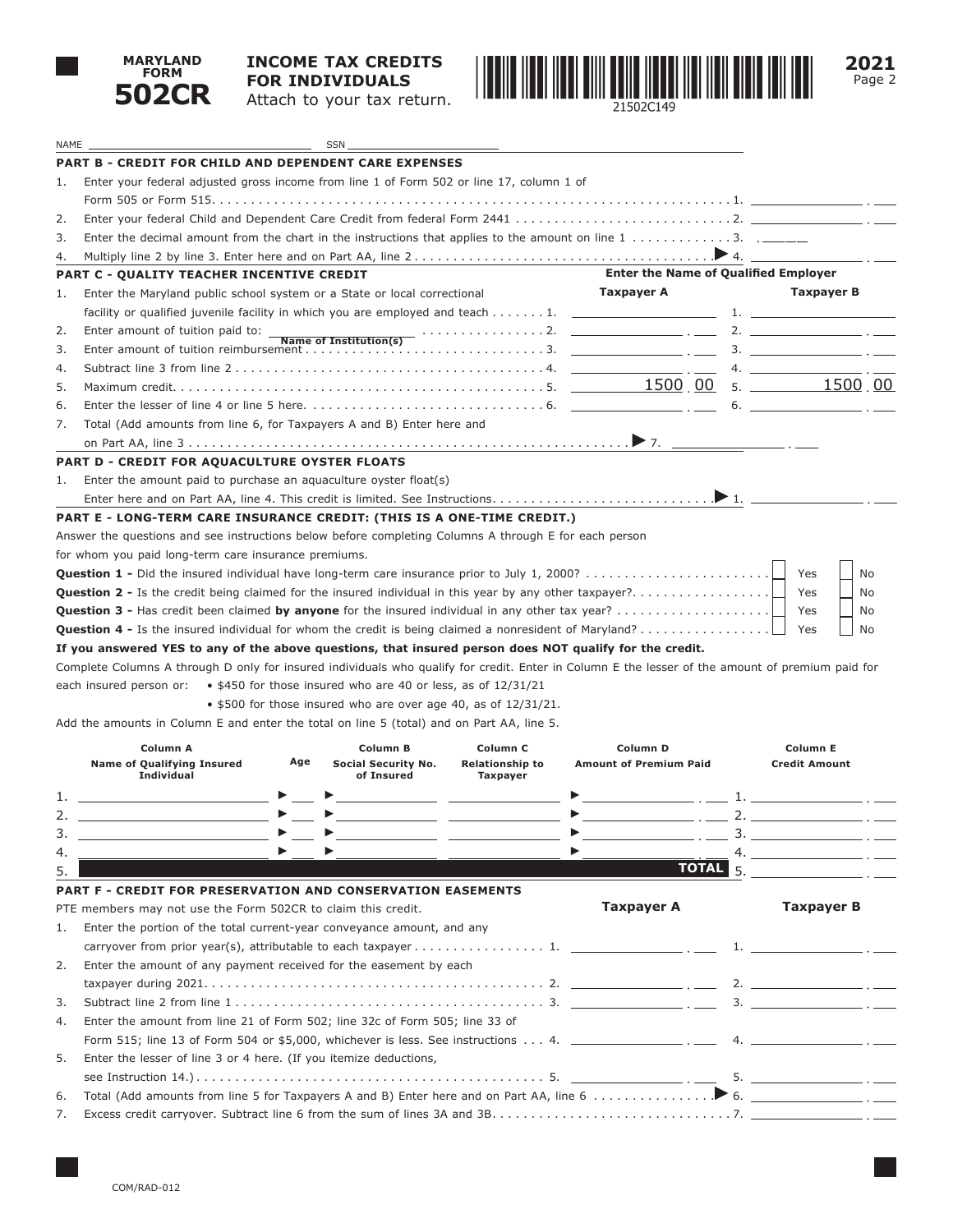

# **INCOME TAX CREDITS FOR INDIVIDUALS**

Attach to your tax return.



**2021** Page 3

| NAME | SSN                                                                                                                                             |
|------|-------------------------------------------------------------------------------------------------------------------------------------------------|
|      | <b>PART G - VENISON DONATION - FEED THE HUNGRY ORGANIZATIONS TAX CREDIT</b>                                                                     |
| ı.   | Enter the amount up to \$50 per deer of qualified expenses to butcher and process an antierless deer for human                                  |
|      | consumption. Enter here and on Part AA, line 7. This credit is limited. See Instructions.                                                       |
|      |                                                                                                                                                 |
|      |                                                                                                                                                 |
|      | PART H - COMMUNITY INVESTMENT TAX CREDIT ** must attach required certification                                                                  |
|      | This credit is limited to individual taxpayers who have elected not to claim this credit on Form 500CR. If you have an Excess Carryover on Form |
|      | 500CR attributable to any credit other than the Community Investment Tax Credit (CITC), you are not eligible to claim the CITC on Form 502CR.   |
|      | You must use Form 500CR. Also, PTE members may not elect to use Form 502CR to claim the CITC.                                                   |
| 1.   |                                                                                                                                                 |
| 2.   |                                                                                                                                                 |
| 3.   |                                                                                                                                                 |
| 4.   |                                                                                                                                                 |
| 5.   |                                                                                                                                                 |
|      | PART I - ENDOW MARYLAND TAX CREDIT ** must attach required certification                                                                        |
|      | This credit is limited to individual taxpayers who have elected not to claim this credit on Form 500CR.                                         |
| 1.   |                                                                                                                                                 |
| 2.   |                                                                                                                                                 |
| 3.   |                                                                                                                                                 |
| 4.   |                                                                                                                                                 |
| 5.   |                                                                                                                                                 |
|      | <b>Note:</b> Line 2 of Part I requires an addition to income. See Instruction 12.                                                               |
|      | PART J - PRECEPTORS IN AREAS WITH HEALTH CARE WORKFORCE SHORTAGES TAX CREDIT ** must attach                                                     |
|      | required certification                                                                                                                          |
| 1.   | Physician Preceptorship Tax Credit: Enter amount certified by Maryland Department of Health                                                     |
|      |                                                                                                                                                 |
| 2.   | Nurse Practitioner Preceptorship Tax Credit: Enter amount certified by Maryland Department of Health                                            |
|      |                                                                                                                                                 |
| 3.   | Physician Assistant Preceptorship Tax Credit: Enter amount certified by Maryland Department of Health                                           |
|      |                                                                                                                                                 |
| 4.   |                                                                                                                                                 |
|      | PART K - INDEPENDENT LIVING TAX CREDIT ** must attach required certification                                                                    |
| 1.   | Credit (certified by the Maryland Department of Housing and Community Development)                                                              |
|      |                                                                                                                                                 |
|      | PART L - ENDOWMENTS OF MARYLAND HISTORICALLY BLACK COLLEGES AND UNIVERSITIES TAX CREDIT                                                         |
|      | ** must attach required certification                                                                                                           |
| 1.   |                                                                                                                                                 |
|      | PART AA - INCOME TAX CREDIT SUMMARY                                                                                                             |
| 1.   |                                                                                                                                                 |
| 2.   |                                                                                                                                                 |
| 3.   |                                                                                                                                                 |
| 4.   |                                                                                                                                                 |
| 5.   |                                                                                                                                                 |
| 6.   |                                                                                                                                                 |
| 7.   |                                                                                                                                                 |
| 8.   |                                                                                                                                                 |
| 9.   |                                                                                                                                                 |
| 10.  |                                                                                                                                                 |
| 11.  |                                                                                                                                                 |
| 12.  |                                                                                                                                                 |
|      | 13. Total (Add lines 1 through 12.) Enter this amount on line 24 of Form 502; line 14 of Form 504;                                              |
|      |                                                                                                                                                 |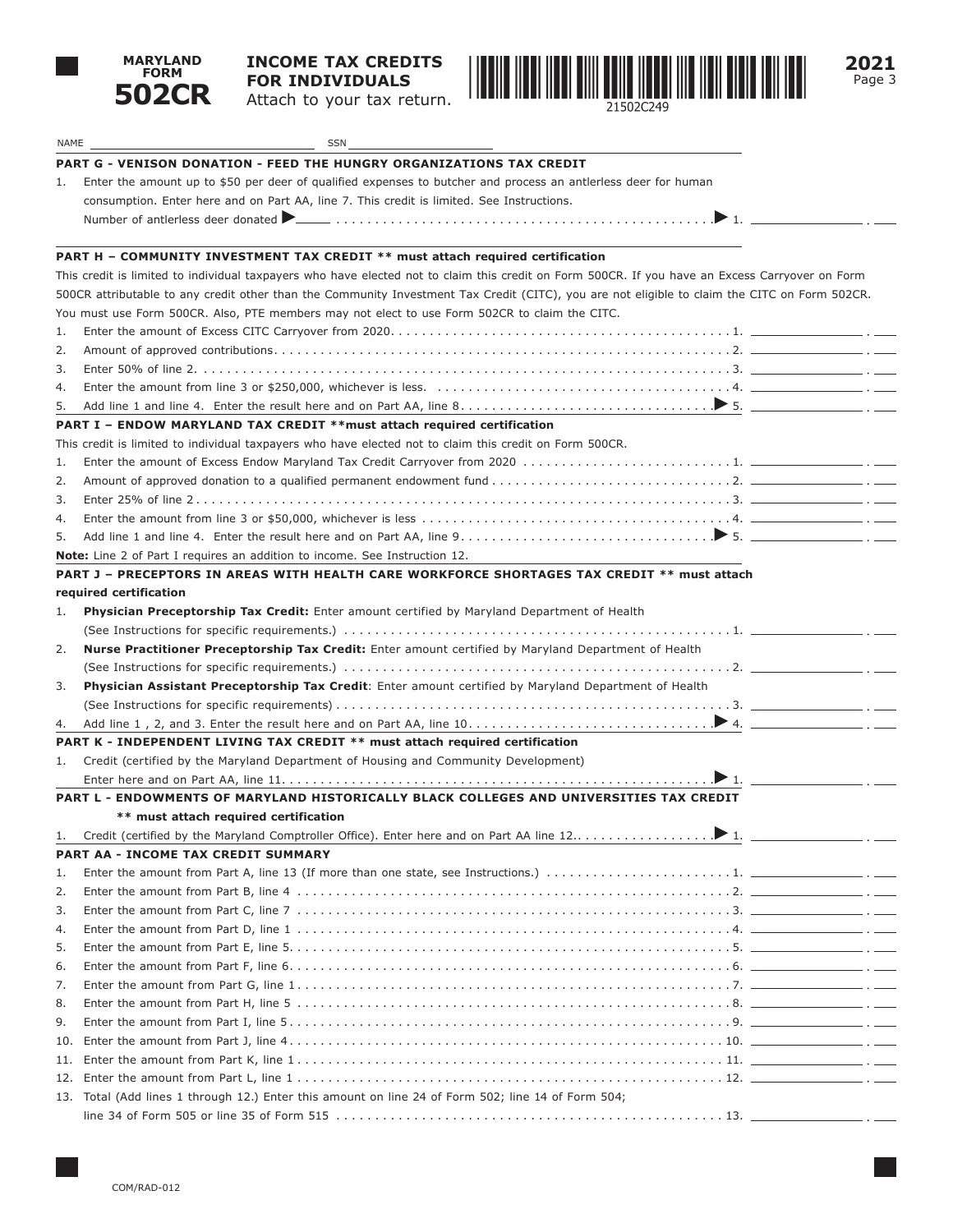

**INCOME TAX CREDITS FOR INDIVIDUALS** Attach to your tax return.



**2021** Page 4

| <b>NAME</b> | SSN                                                                                                                               |                                             |
|-------------|-----------------------------------------------------------------------------------------------------------------------------------|---------------------------------------------|
|             | <b>PART BB - LOCAL INCOME TAX CREDIT SUMMARY</b>                                                                                  |                                             |
| 1.          |                                                                                                                                   |                                             |
|             | Enter this amount on line 31 of Form 502; line 19 of Form 504.                                                                    |                                             |
|             | <b>PART CC- REFUNDABLE INCOME TAX CREDITS</b>                                                                                     |                                             |
| 1.          | Student Loan Debt Relief Tax Credit (See Instructions.). Enter the amount and attach certification. > 1.                          |                                             |
| 2.          | Heritage Structure Rehabilitation Tax Credit (See Instructions for Form 502S). Attach certification(s) ▶ 2. __________________. _ |                                             |
| 3.          | Refundable Business Income Tax Credit (See Instructions for Form 500CR.)                                                          | You must file your return electronically to |
|             |                                                                                                                                   | claim a business income tax credit.         |
| 4.          | IRC Section 1341 Repayment Credit. (See Instructions and Administrative Release 40.) Attach documentation > 4.                    |                                             |
| 5.          | Catalytic Revitalization Projects and Historic Revitalization Tax Credit                                                          |                                             |
|             |                                                                                                                                   |                                             |
| 6.          |                                                                                                                                   |                                             |
| 7.          |                                                                                                                                   |                                             |
| 8.          |                                                                                                                                   |                                             |
| 9.          |                                                                                                                                   |                                             |
| 10.         | Total. (Add lines 1 through 9.) Enter this amount on line 43 of Form 502, line 46 of Form 505                                     |                                             |
|             |                                                                                                                                   |                                             |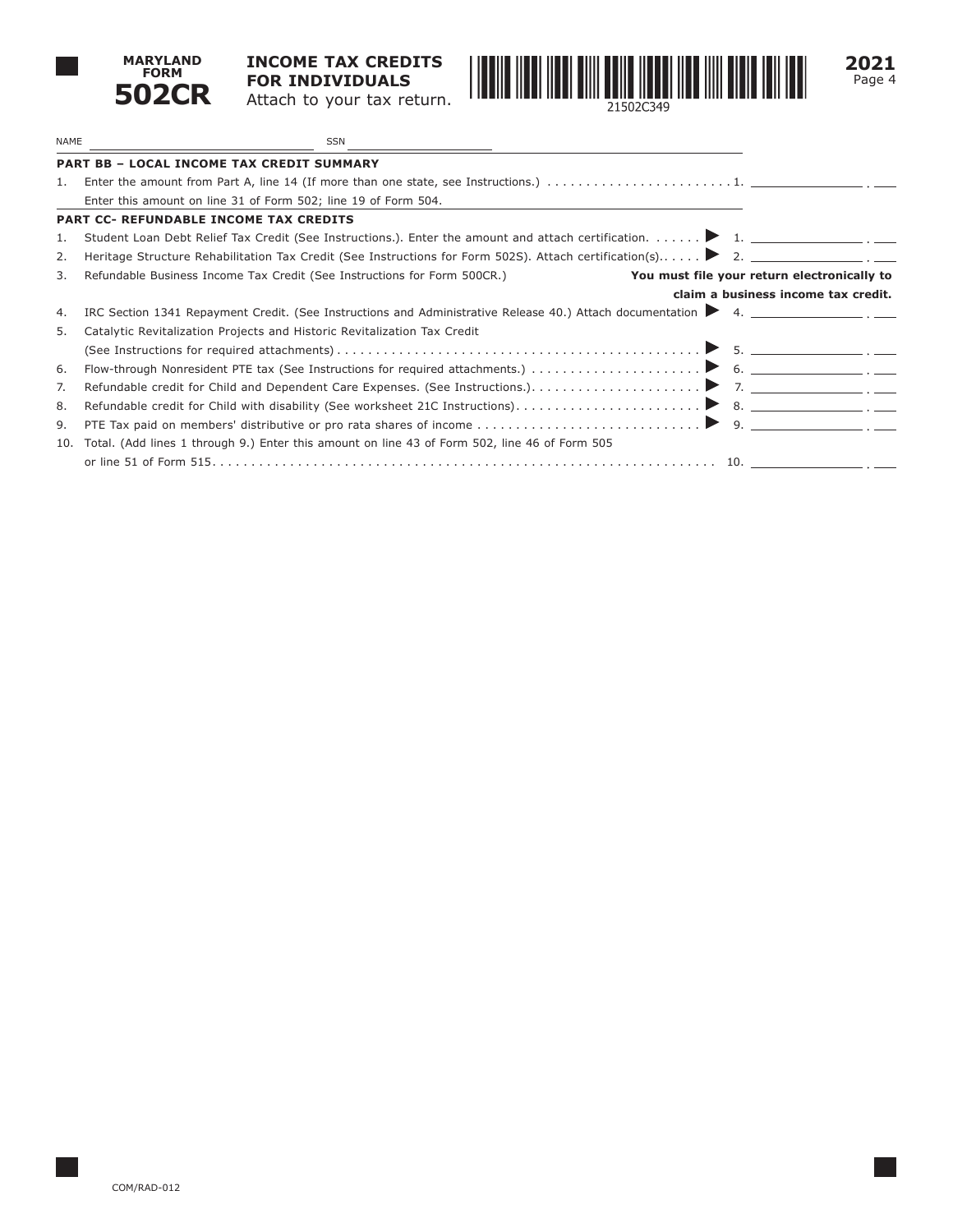

#### **GENERAL INSTRUCTIONS**

**Purpose of Form.** Form 502CR is used to claim personal income tax credits for individuals (including resident fiduciaries).

The following tax credits are nonrefundable and may not exceed the state income tax: Income Taxes Paid to Other States and Localities, Child and Dependent Care Expenses, Quality Teacher Incentive, Aquaculture Oyster Floats, Long-Term Care Insurance, Preservation and Conservation Easements, Venison Donation, Community Investment, Endow Maryland, Preceptors in Areas with Health Care Workforce Shortages, Independent Living, and Endowments of Maryland Historically Black Colleges and Universities.

Excess credit for the Preservation and Conservation Easements, Community Investment, Endow Maryland, and Endowments of Maryland Historically Black Colleges and Universities may be carried forward to the next tax year. All other nonrefundable credits cannot be carried forward.

The following tax credits are refundable: Student Loan Debt Relief, Heritage Structure Rehabilitation, IRC Section 1341 Repayment, Catalytic Revitalization Projects, Flow-Through Nonresident PTE, Child and Dependent Care Expenses, Maryland Child Tax, and PTE paid on members' distributive or pro rata shares of income.

#### **NOTE:**

- You must file Form 500CR electronically to claim any business income tax credit other than the Community Investment and Endow Maryland Tax Credits.
- Resident fiduciaries may use Form 502CR to claim only a credit for income taxes paid to other states and/or localities or a credit for Preservation and Conservation Easements.

**Name and Other Information.** Type or print the name(s) as shown on Form 502, 505, 515 or 504 in the designated area. Enter the Social Security number for each taxpayer.

#### **Form 502CR must be attached to the annual return (Form 502, 504, 505 or 515).**

#### **PART A - CREDIT FOR INCOME TAXES PAID TO OTHER STATES AND LOCALITIES**

#### **Review Administrative Release 42 for additional instructions and required documentation.**

If you are a Maryland resident (including a resident fiduciary) and you paid income tax to another state, you may be eligible for State and local tax credits on your Maryland return. Nonresidents (filing Form 505, 515 or 504) are not eligible for this credit.

Find the state to which you paid a nonresident tax or the state of the locality to which you paid a nonresident tax in one of the following groups. The instructions for that group will tell you if you are eligible for credit and should complete Part A of Form 502CR. You must file your Maryland income tax return on Form 502 and complete lines 1 through 21 and line 28 of that form, or on Form 504 and complete lines 1 through 11 and line 18. Then complete Form 502CR Parts A, AA, and BB and attach to Form 502 or 504.

A completed, signed copy of the income tax return filed in the other state and/or locality must also be attached to Form 502 or 504.

**CAUTION:** Do not use the income or withholding tax reported on the wage and tax statement (W-2 form) issued by your employer for the credit computation. Use the taxable income and the income tax calculated on the return you filed with the other state.

**Claiming Credit for Taxes Paid to Multiple States and Localities** If you are claiming credit for taxes paid to multiple states, a separate Form 502CR must be completed for each state. Total the amount from each Form 502CR, Part A, line 13 and line 14. Using only one Form 502CR as a summary section, record the total amount from line 13 of the separate Forms 502CR on line 1, Part AA of the summary Form 502CR. Record the total amount from line 14 of the separate Forms 502CR on line 1, Part BB of the summary Form 502CR.

**GROUP I** - Nonreciprocal - Credit is taken on the Maryland resident return.

| Mississippi - MS    | Utah - UT                                                                                        |
|---------------------|--------------------------------------------------------------------------------------------------|
| Missouri - MO       | Vermont - VT                                                                                     |
| Montana - MT        | Virginia - VA                                                                                    |
| Nebraska - NE       | (except wage income)                                                                             |
| New Hampshire - NH  | Washington, DC - DC                                                                              |
| New Jersey - NJ     | (except wage income)                                                                             |
| New Mexico - NM     |                                                                                                  |
| New York - NY       | West Virginia - WV                                                                               |
| North Carolina - NC | (except wage income)                                                                             |
| North Dakota - ND   | Wisconsin - WI                                                                                   |
| Ohio - OH           | Territories and                                                                                  |
| Oklahoma - OK       | Possessions of the                                                                               |
| Oregon - OR         | <b>United States</b>                                                                             |
| Pennsylvania - PA   |                                                                                                  |
|                     | American Samoa - AS                                                                              |
|                     | Guam - GU                                                                                        |
|                     | Northern Mariana                                                                                 |
|                     | Island - MP                                                                                      |
|                     | Puerto Rico - PR                                                                                 |
|                     | U.S. Virgin Islands - VI                                                                         |
|                     | (except wage income)<br>Rhode Island - RI<br>South Carolina - SC<br>Tennessee - TN<br>Texas - TX |

A Maryland resident (including a resident fiduciary) having income from one of these states must report the income on the Maryland return Form 502 or 504. To claim a credit for taxes paid to the other state, and/or local jurisdiction in the other state, complete Form 502CR and attach it and a copy of the other state's nonresident income tax return (not just your W-2 Form) and, if applicable, the local jurisdiction's nonresident income tax return to your Maryland return.

**GROUP II** - Reciprocal for wages, salaries, tips and commission income only.

| Pennsylvania - PA | Washington, DC - DC |
|-------------------|---------------------|
| Virginia - VA     | West Virginia - WV  |

Maryland has a reciprocal agreement with the states included in Group II. The agreement applies only to wages, salaries, tips and commissions. It does not apply to business income, farm income, rental income, gain from the sale of tangible property, etc. If you had such income subject to tax in these states, complete Form 502CR and attach it and a copy of the other state's nonresident income tax return (not just your W-2 Form) and, if applicable, the local tax jurisdiction's nonresident income tax return to your Maryland return.

If you had wages, plus income other than wages from a state listed in Group II, you should contact the taxing authorities in the other state to determine the proper method for filing the nonresident return.

**NOTE:** If you had wages subject to tax in a locality in Pennsylvania, you may file Form 502CR to claim a State and local tax credit. Enter the amount of tax that you paid to the locality on line 11, Part A of the Form 502CR.

**GROUP III** - No state income tax - No credit allowed.

| Alaska - AK  | South Dakota - SD |
|--------------|-------------------|
| Florida - FL | Washington - WA   |
| Nevada - NV  | Wyoming - WY      |

You must report income from these states on your Maryland resident return. You cannot claim any credit for income earned in these states because you did not pay any income tax to the other state.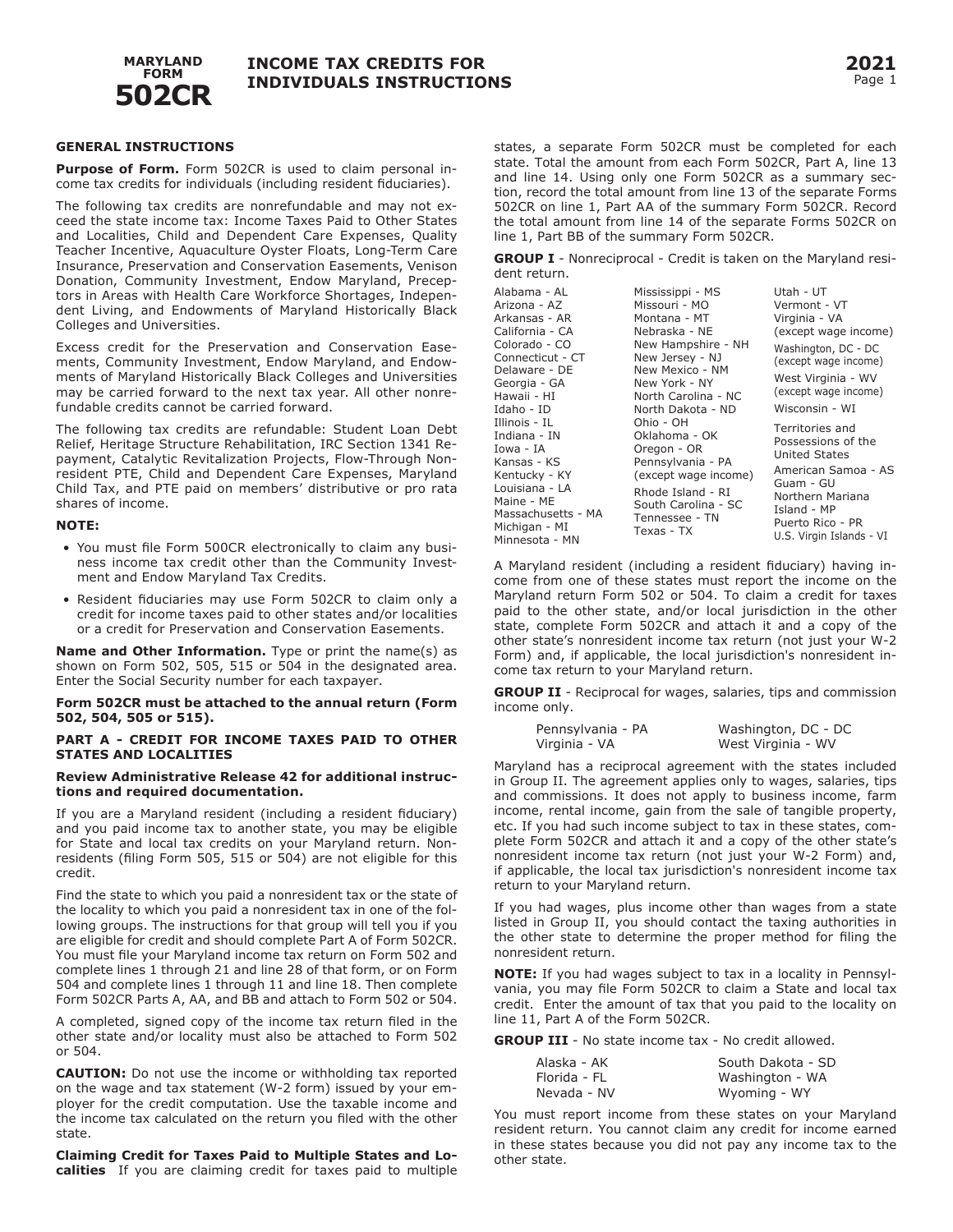

### **PART A – IMPORTANT NOTE FOR DUAL RESIDENTS**

A person may be a resident of more than one state at the same time for income tax purposes. If you must file a resident return with both Maryland and another state, use the following rules to determine where the credit should be taken:

- 1. A person who is domiciled in Maryland and who is subject to tax as a resident of any of the states listed in Group I or II can claim a credit on the Maryland return (Form 502) using Part A of Form 502CR.
- 2. A person domiciled in any state listed in Group I or II who must file a resident return with Maryland must take the credit in the state of domicile.

#### **PART B - CREDIT FOR CHILD AND DEPENDENT CARE EX-PENSES**

If you are eligible for a Child and Dependent Care Credit on your federal income tax return for tax year 2021, you may be entitled to a credit on your Maryland state income tax return. The credit starts at 32% of the federal credit allowed, but is phased out for taxpayers with federal adjusted gross incomes above \$92,950**\*** and \$144,450**\*** for married filing joint. Use the CREDIT FOR CHILD AND DEPENDENT CARE EXPENSES CHART to determine the decimal amount to be entered on line 3 of Part B.

**\*NOTE:** The FAGI figures indicated have been adjusted as required by Maryland Law.

| <b>CREDIT FOR CHILD AND DEPENDENT CARE EXPENSES CHART</b>         |                      |                                                |                                                             |                      |
|-------------------------------------------------------------------|----------------------|------------------------------------------------|-------------------------------------------------------------|----------------------|
| Individual taxpayer, if your federal adjusted gross income<br>is: |                      | Decimal Amount (multiply<br>by federal credit) | Married Taxpayer, if your federal adjusted gross income is: |                      |
| At Least                                                          | <b>But Less Than</b> |                                                | At Least                                                    | <b>But Less Than</b> |
| \$0                                                               | \$30,001             | 0.3200                                         | \$0                                                         | \$50,001             |
| \$30,001                                                          | \$32,001             | 0.3168                                         | \$50,001                                                    | \$53,001             |
| \$32,001                                                          | \$34,001             | 0.3136                                         | \$53,001                                                    | \$56,001             |
| \$34,001                                                          | \$36,001             | 0.3104                                         | \$56,001                                                    | \$59,001             |
| \$36,001                                                          | \$38,001             | 0.3072                                         | \$59,001                                                    | \$62,001             |
| \$38,001                                                          | \$40,001             | 0.3040                                         | \$62,001                                                    | \$65,001             |
| \$40,001                                                          | \$42,001             | 0.3008                                         | \$65,001                                                    | \$68,001             |
| \$42,001                                                          | \$44,001             | 0.2976                                         | \$68,001                                                    | \$71,001             |
| \$44,001                                                          | \$46,001             | 0.2944                                         | \$71,001                                                    | \$74,001             |
| \$46,001                                                          | \$48,001             | 0.2912                                         | \$74,001                                                    | \$77,001             |
| \$48,001                                                          | \$50,001             | 0.2880                                         | \$77,001                                                    | \$80,001             |
| \$50,001                                                          | \$52,001             | 0.2848                                         | \$80,001                                                    | \$83,001             |
| \$52,001                                                          | \$54,001             | 0.2816                                         | \$83,001                                                    | \$86,001             |
| \$54,001                                                          | \$56,001             | 0.2784                                         | \$86,001                                                    | \$89,001             |
| \$56,001                                                          | \$58,001             | 0.2752                                         | \$89,001                                                    | \$92,001             |
| \$58,001                                                          | \$60,001             | 0.2720                                         | \$92,001                                                    | \$95,001             |
| \$60,001                                                          | \$62,001             | 0.2688                                         | \$95,001                                                    | \$98,001             |
| \$62,001                                                          | \$64,001             | 0.2656                                         | \$98,001                                                    | \$101,001            |
| \$64,001                                                          | \$66,001             | 0.2624                                         | \$101,001                                                   | \$104,001            |
| \$66,001                                                          | \$68,001             | 0.2592                                         | \$104,001                                                   | \$107,001            |
| \$68,001                                                          | \$70,001             | 0.2560                                         | \$107,001                                                   | \$110,001            |
| \$70,001                                                          | \$72,001             | 0.2528                                         | \$110,001                                                   | \$113,001            |
| \$72,001                                                          | \$74,001             | 0.2496                                         | \$113,001                                                   | \$116,001            |
| \$74,001                                                          | \$76,001             | 0.2464                                         | \$116,001                                                   | \$119,001            |
| \$76,001                                                          | \$78,001             | 0.2432                                         | \$119,001                                                   | \$122,001            |
| \$78,001                                                          | \$80,001             | 0.2400                                         | \$122,001                                                   | \$125,001            |
| \$80,001                                                          | \$82,001             | 0.2368                                         | \$125,001                                                   | \$128,001            |
| \$82,001                                                          | \$84,001             | 0.2336                                         | \$128,001                                                   | \$131,001            |
| \$84,001                                                          | \$86,001             | 0.2304                                         | \$131,001                                                   | \$134,001            |
| \$86,001                                                          | \$88,001             | 0.2272                                         | \$134,001                                                   | \$137,001            |
| \$88,001                                                          | \$90,001             | 0.2240                                         | \$137,001                                                   | \$140,001            |
| \$90,001                                                          | \$92,001             | 0.2208                                         | \$140,001                                                   | \$143,001            |
| \$92,001                                                          | \$92,950*            | 0.2176                                         | \$143,001                                                   | \$144,450*           |
| \$92,951*                                                         | and up               | 0.0000                                         | $$144,451*$                                                 | and up               |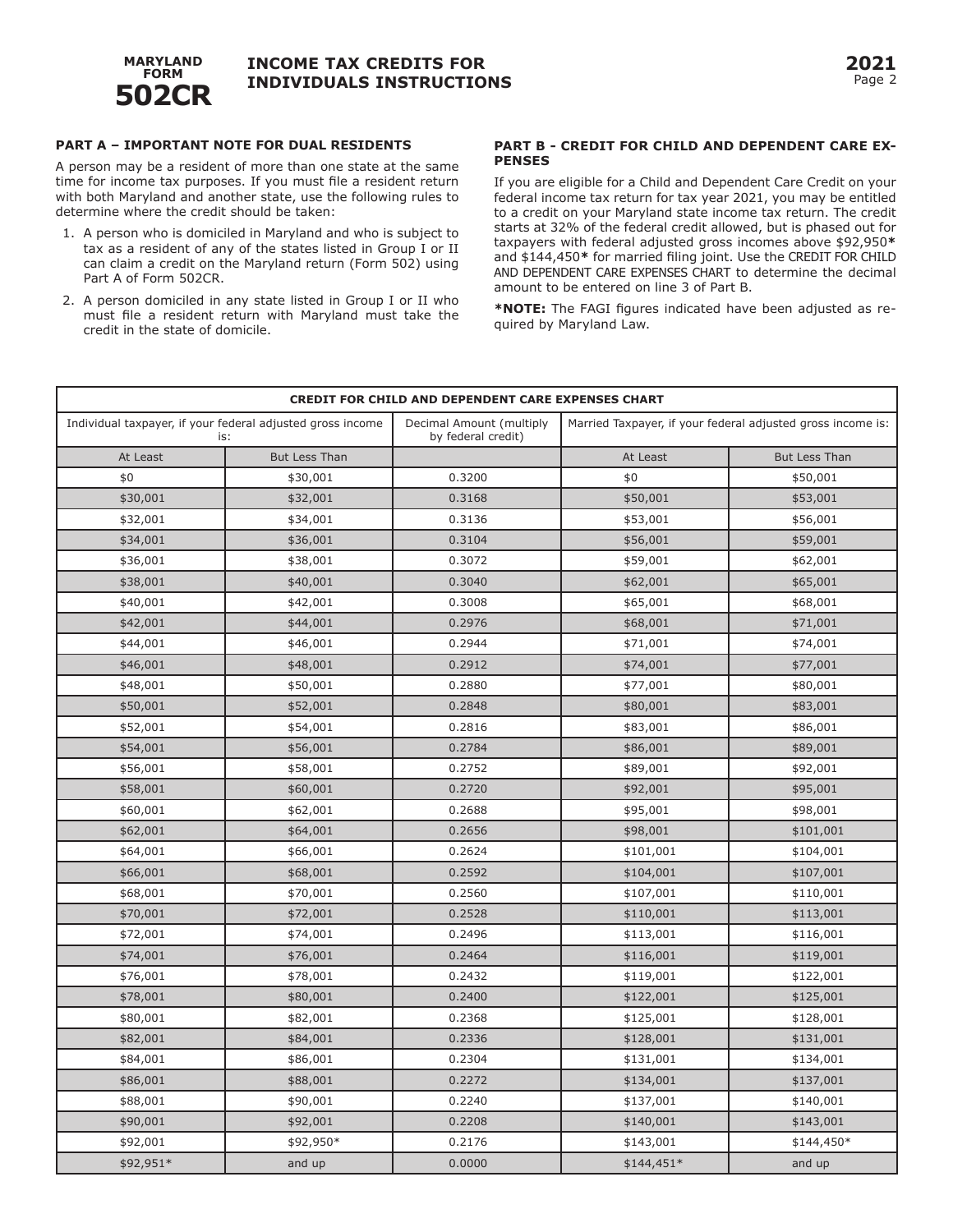

#### **REFUNDABLE CHILD AND DEPENDENT CARE EXPENSES TAX CREDIT WORKSHEET (21B)**

- 1. Enter your Federal Adjusted Gross Income (FAGI) from line 1 of Form 502 or line 17, column 1 of Form 505 or Form 515. If you are filing an Individual return and your FAGI is greater than \$50,500**\* STOP you are not eligible for this refundable tax credit.** If you are filing a Joint return and your FAGI is greater than \$75,750**\* STOP you are not eligible for this refundable tax credit.** 1. \_\_\_\_\_\_\_\_\_\_\_
- 2. Enter your Child and Dependent Care Expenses tax credit from Part B, line 4 of Form 502CR. . . 2. \_\_\_\_\_\_\_\_\_\_\_
- 3. Enter Maryland tax from line 21 of Form 502,line 32a of Form 505, or line 33 of Form 515. . . 3. \_\_\_\_\_\_\_\_\_\_\_
- 4. Subtract line 3 from line 2. If this amount is zero (0) or less than zero (0), enter zero (0). This is your Refundable Child and Dependent Care Expense Tax Credit. Enter this amount in Part CC, line 7 of Form 502CR. . . 4. \_\_\_\_\_\_\_\_\_\_\_

**\*NOTE:** The FAGI figures indicated have been adjusted as required by Maryland Law.

#### **PART C - QUALITY TEACHER INCENTIVE CREDIT**

If you are a qualified teacher, you may be able to claim a credit against your State tax liability for tuition paid to take graduatelevel courses required to maintain certification. This credit applies to individuals who:

- a. Currently hold a standard professional certificate or advanced professional certificate;
- b. Are employed by a county/city board of education in Maryland, a state or local correctional facility, or a juvenile correctional facility as listed below in the note;
- c. Teach in a public school or qualified facility and receive a satisfactory performance;
- d. Successfully complete the courses with a grade of B or better; and
- e. Have not been fully reimbursed by the state/county/city for these expenses.

Only the unreimbursed portion qualifies for the credit.

Each spouse that qualifies may claim this credit. Complete a separate column in the worksheet for each spouse.

**NOTE:** Qualified juvenile facilities are: the Alfred D. Noyes Children's Center; the Baltimore City Juvenile Justice Center; the Charles H. Hickey, Jr. School; the Cheltenham Youth Facility; the J. DeWeese Carter Center; the Lower Eastern Shore Children's Center; the Thomas J. S. Waxter Children's Center; the Victor Cullen Center; the Western Maryland Children's Center; and the youth centers.

#### **INSTRUCTIONS**

- **Line 1** Enter the name of the Maryland public school system or State or local correctional facility or qualified juvenile facility in which you are employed and teach.
- **Line 2** Enter the amount of tuition paid for graduate-level courses for each qualifying teacher and the name of the institution(s) to which it was paid.
- **Line 3** Enter the amount received as a reimbursement for tuition from your employer.
- **Line 5** The maximum amount of credit allowed is \$1,500 for each qualifying individual.
- **Line 6** The credit is limited to the amount paid less any reimbursement up to the maximum amount allowed for each qualifying individual. Enter the lesser of line 4 or line 5.
- **Line 7** Enter the total of line 6, for Taxpayers A and B. Also enter this amount on Part AA, line 3.

#### **PART D - CREDIT FOR AQUACULTURE OYSTER FLOATS**

A credit is allowed for 100% of the amounts paid to purchase new aquaculture oyster floats that are designed to grow oysters at or under an individual homeowner's pier. The devices must be buoyant and assist in the growth of oysters for the width of the pier. In the case of a joint return, each spouse is entitled to claim the credit, provided each spouse purchases or contributes to the purchase of a float. The credit amount is limited to the lesser of the individual's state tax liability for that year or the maximum allowable credit of \$500. In the case of a joint return, each spouse must calculate his/her own state tax liability for limitation purposes.

#### **PART E - LONG-TERM CARE INSURANCE CREDIT**

A **one-time credit** may be claimed against the state income tax for the payment of qualified long-term care (LTC) insurance premiums as defined by the IRS (Publication 502) for a policy to insure yourself, or your spouse, parent, stepparent, child or stepchild, who is a resident of Maryland.

A credit may not be claimed if:

- a. The insured was covered by LTC insurance prior to July 1, 2000;
- b. The credit for the insured is being claimed in this year by another taxpayer;
- c. The credit is being or has been claimed by anyone in any other tax year; or
- d. The insured is a nonresident of Maryland.

The credit is equal to the LTC premiums paid per insured up to the following amounts.

| Amount | Age of Insured as of 12/31/21 |
|--------|-------------------------------|
| \$450  | 40 or less                    |
| \$500  | over 40 years                 |

#### **SPECIFIC INSTRUCTIONS**

- Answer Questions 1 through 4. If you answered "yes" for any of the questions, no credit is allowed for that individual.
- Complete Columns A through D of the worksheet for each qualifying insured individual who qualifies for the credit. If more space is required, attach a separate statement.
- Enter in Column E the amount of premiums paid for each qualifying insured individual up to the maximum for that age group.
- Add the amounts in Column E and enter the total on line 5. Also enter this amount on Part AA, line 5.

#### **PART F - CREDIT FOR PRESERVATION AND CONSERVA-TION EASEMENTS**

Businesses or individuals may be eligible for a credit for an easement conveyed to the Maryland Environmental Trust, the Maryland Agricultural Land Preservation Foundation or the Maryland Department of Natural Resources to preserve open space, natural resources, agriculture, forest land, watersheds, significant ecosystems, viewsheds or historic properties if: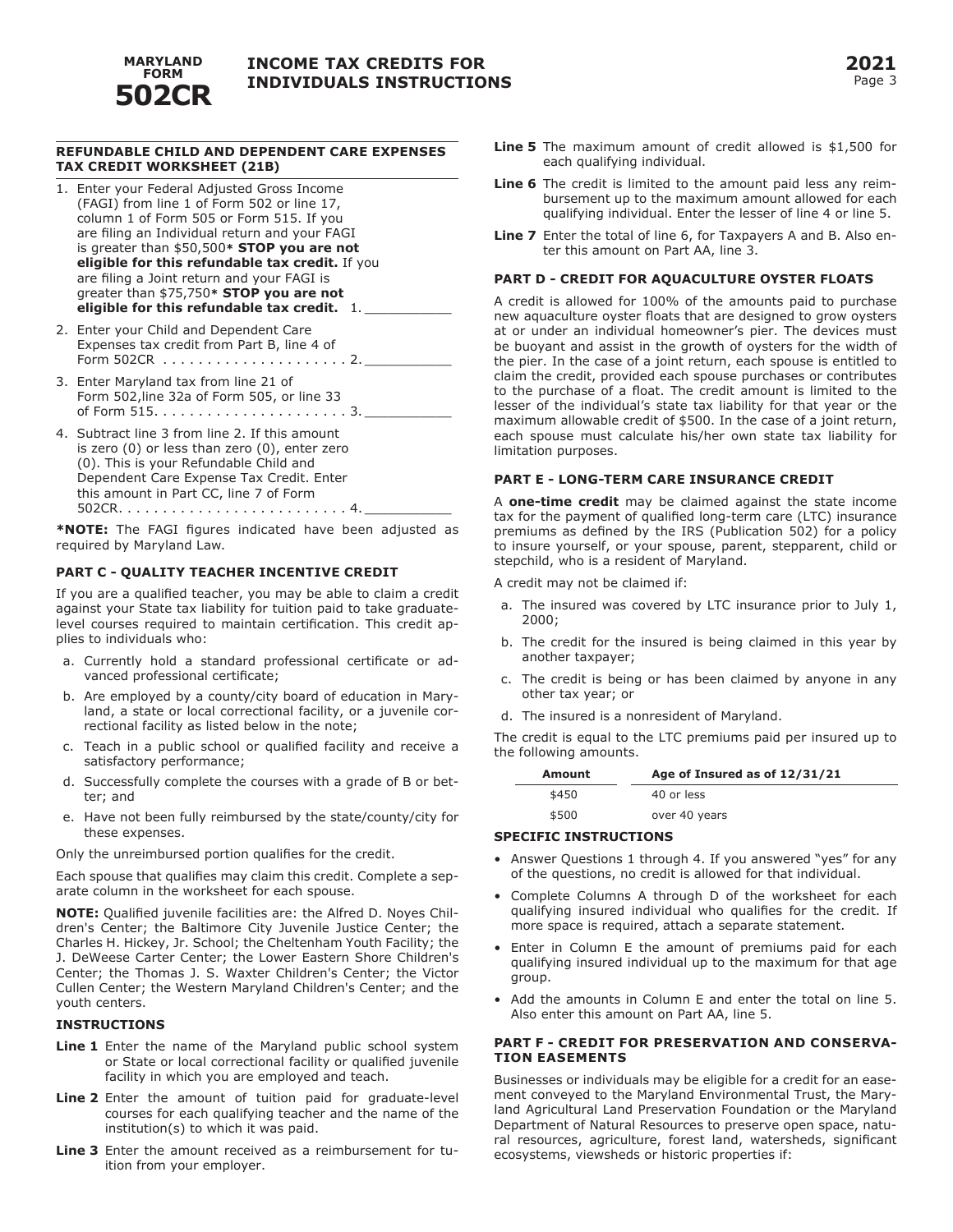

- 1.The easement is perpetual;
- 2.The easement is accepted and approved by the Board of Public Works; and
- 3.The fair market value of the property before and after the conveyance of the easement is substantiated by a certified real estate appraiser.

Individuals who are eligible to claim the Credit for Preservation and Conservation Easements and who are not PTE members must claim this credit on Part F of the Form 502CR. PTE members who are eligible for this credit must claim the credit on Form 500CR.

The credit is equal to the difference in the fair market values of the property reduced by payments received for the easement. If the property is owned jointly by more than one individual, such as a married couple, **each individual owner is entitled to the credit based on their percentage of ownership**. The credit amount is limited to the lesser of the individual's state tax liability for that year or the maximum allowable credit of \$5,000, per owner, who qualifies to claim the credit. Complete a separate column in the worksheet for each spouse. **In the case of a joint return**, each spouse must calculate their own state tax liability for limitation purposes. Use the rules for filing separate returns in Instruction 8 in the Resident booklet to calculate each spouse's Maryland tax. In the case of a fiduciary return, the fiduciary will complete the column for Taxpayer B only.

If the individual's allowable credit amount exceeds the maximum of \$5,000, up to \$5,000 can be carried forward each subsequent year until the allowable credit is used up or 15 years, whichever first occurs.

Complete lines 1-7 of Part F. If you itemize deductions, see Instruction 14 in the Resident booklet. For line 1, enter the amount by which the fair market value of the property before the conveyance of the easement exceeds the fair market value after the conveyance as substantiated by a certified real estate appraiser, plus any carryover from the prior year.

The carryover amount can be found on Part F, line 7 of Form 502CR for tax year 2020.

For additional information, contact the Maryland Environmental Trust at 410-514-7900, **www.dnr.maryland.gov/met**, the Maryland Agricultural Land Preservation Foundation at 410-841- 5860, or the Department of Natural Resources at 410-260-8367.

#### **PART G – VENISON DONATION - FEED THE HUNGRY OR-GANIZATIONS TAX CREDIT**

Individuals who hunt and harvest an antlerless deer in compliance with State hunting laws and regulations, and donate the processed meat to a venison donation program administered by an IRC section 501(c)3 tax exempt organization, may claim a credit against their State personal income tax for up to \$50 of qualified expenses to butcher and process an antlerless deer for human consumption. This credit is also available to individuals who reside in Montgomery County, sign an affidavit affirming that the individual hunted and harvested the deer in Montgomery County in compliance with State hunting laws and regulations, and donate the deer carcass or processed deer meat to the Montgomery County Deer Donation Program. The total amount of the credits may not exceed \$200 in any taxable year unless the individual harvested each deer in accordance with a deer management permit. Any unused portion of the qualified expenses may not be carried over to another taxable year. **No credit may be earned for any tax year beginning on or after January 1, 2023.**

### **PART H - COMMUNITY INVESTMENT INCOME TAX CREDIT**

Businesses or individuals who contribute to approved Commu-

nity Investment Programs may be eligible for a credit against the Maryland State income tax. Contributions must be made to a nonprofit organization approved by the Department of Housing and Community Development (DHCD). The taxpayer must apply to and receive approval by the DHCD for each contribution for which a credit is claimed.

Individuals who are eligible to claim the Community Investment Tax Credit (CITC), and who are not PTE members may elect to claim this credit on Part H of Form 502CR, instead of claiming the credit on Form 500CR. However, an individual may not claim this credit on both Form 500CR and Form 502CR. PTE members who are eligible for this credit must claim the credit on Form 500CR.

Individuals who anticipate having a carryover of the CITC are advised to use Form 500CR instead of Form 502CR. Individuals who have an existing carryover on their 2020 Form 500CR may elect to use Form 502CR if their Excess Carryover Credit is attributable only to the CITC.

The credit is limited to 50% of the approved contributions (including real property) not to exceed \$250,000.

**NOTE:** A copy of the required approval from the DHCD must be included with Form 502CR.

#### **SPECIFIC INSTRUCTIONS**

**Line 1** Enter the amount of excess CITC carryover from 2020.

- **Line 2** Enter the amount of approved contributions on line 2.
- **Line 3** Enter 50% of line 2.
- **Line 4** Enter the amount from line 3 or \$250,000, whichever is less.
- **Line 5** Add line 1 and line 4. Enter the result on line 5 and on Part AA, line 8.

This credit is not refundable and is applied only against the Maryland State income tax. To the extent the credit is earned in any year and it exceeds the State income tax, you are entitled to an excess carryover of the credit until it is used or it expires five years after the credit was earned, whichever comes first.

For more information contact:

**Department of Housing and Community Development**

Division of Neighborhood Revitalization 2 N. Charles St., Suite 450 Baltimore, MD 21202 410-209-5800 **citc.nr@mdhousing.org** 

#### **PART I – ENDOW MARYLAND TAX CREDIT**

A taxpayer who makes a donation to a qualified permanent endowment fund at an eligible community foundation may be eligible for a credit against the Maryland State income tax. The taxpayer must apply to the Maryland Department of Housing and Community Development (DHCD) for a certification for the donation. This certification must be attached to the Form 502CR at the time the Maryland income tax return is filed.

Individuals who are eligible to claim the Endow Maryland income tax credit, and who are not PTE members may elect to claim this credit on Part I of Form 502CR, instead of claiming the credit on Form 500CR. However, an individual may not claim this credit on both Form 500CR and Form 502CR. PTE members who are eligible for this credit must claim the credit on Form 500CR.

Individuals who anticipate having a carryover of the Endow Maryland income tax credit are advised to use Form 500CR, instead of Form 502CR.

The credit is limited to 25% of the approved donation (in cash or publicly traded securities) not to exceed \$50,000.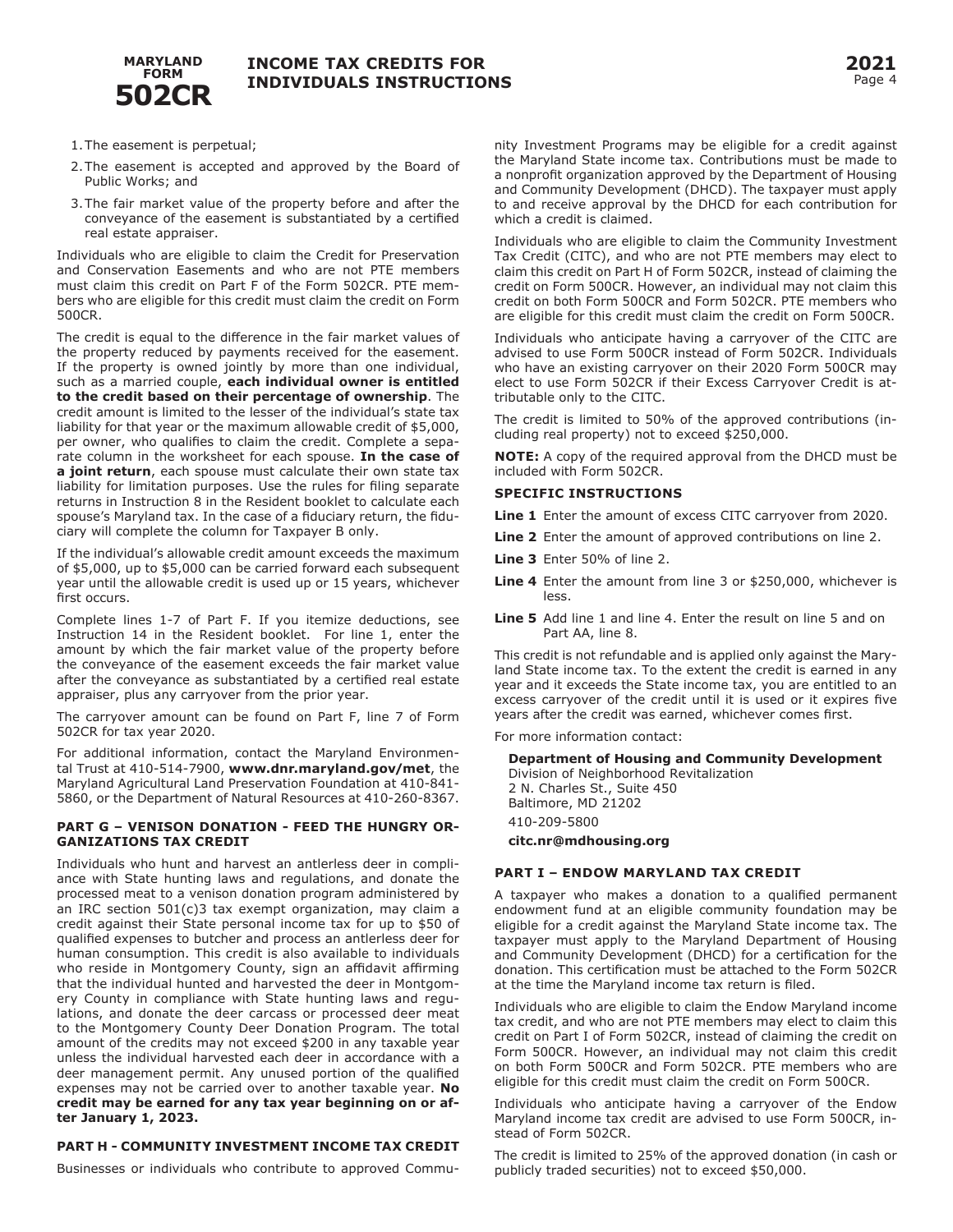

**NOTE:** A copy of the required approval from the DHCD must be included with Form 502CR.

#### **SPECIFIC INSTRUCTIONS**

- **Line 1** Enter the amount of excess Endow Maryland Income Tax Credit carryover from 2020.
- **Line 2** Enter the amount of approved donation to a qualified permanent endowment fund.
- **Line 3** Enter 25% of line 2.
- **Line 4** Enter the amount from line 3 or \$50,000, whichever is less.
- **Line 5** Add line 1 and line 4. Enter the result on line 5 and on Part AA, line 9.

This credit is not refundable and is applied only against the Maryland State income tax. To the extent the credit is earned in any year and it exceeds the State income tax, you are entitled to an excess carryover of the credit until it is used, or it expires five years after the credit was earned, whichever comes first.

**NOTE:** The amount of donation shown on line 2 requires an addition to income. See Instruction 12 in the Maryland Resident Instruction Booklet.

For more information contact:

#### **Department of Housing and Community Development** Division of Neighborhood Revitalization 2 N. Charles St., Suite 450 Baltimore, MD 21202

410-209-5800

**endowmaryland.nr@maryland.gov**

#### **PART J – PRECEPTORS IN AREAS WITH HEALTH CARE WORKFORCE SHORTAGES TAX CREDIT**

If you are a qualified licensed physician, a qualified physician assistant, or a qualified nurse practitioner who served without compensation as a preceptor, you may be eligible to claim a nonrefundable credit against your State tax liability. There are three credits for qualified preceptors. The first credit on line 1 is available for licensed physicians. The second credit on line 2 is available for nurse practitioners or licensed physician. The third credit on line 3 is available for physician assistants, nurse practitioners, or licensed physicians.

A licensed physician who served as a physician preceptor in a preceptorship program authorized by an accredited medical school in Maryland may claim a credit on line 1 in the amount of \$1,000 for each student rotation for which the licensed physician served as a physician preceptor without compensation. For purposes of claiming the credit on line 1, "preceptorship program" means an organized system of clinical experience that, for the purpose of attaining specified learning objectives, pairs an enrolled student of a Liaison Committee on Medical Education-accredited medical school in Maryland or an individual in a postgraduate medical training program in Maryland with a licensed physician who meets the qualifications as a preceptor. To qualify for the credit, the licensed physician must have worked in an area of Maryland identified as having a health care workforce shortage by the Maryland Department of Health (MDH). The licensed physician must have worked a minimum of three rotations, each consisting of 100 hours of community-based clinical training. The amount of this credit may not exceed \$10,000.

A nurse practitioner or licensed physician who served as a preceptor in a preceptorship program approved by the Maryland Board of Nursing may claim a credit on line 2 in the amount of \$1,000 for each nurse practitioner student for whom the nurse practitioner or licensed physician served as a preceptor without compensation. For purposes of claiming the credit on line 2, "preceptorship program" means an organized system of clinical experience that, for the purpose of attaining specified learning objectives, pairs a nurse practitioner student enrolled in a nursing education program that is recognized by the Maryland Board of Nursing with a nurse practitioner or licensed physician who meets the qualifications as a preceptor. To qualify for the credit, a nurse practitioner or licensed physician must have worked in an area of Maryland identified as having a health care workforce shortage by the Maryland Department of Health. The nurse practitioner or licensed physician must have worked a minimum of three rotations, each consisting of at least 100 hours of community-based clinical training. The amount of this credit may not exceed \$10,000.

A health care practitioner (i.e., a licensed physician, a physician assistant, or a registered nurse practitioner) who served as a preceptor in a preceptorship program approved by the Maryland Department of Health may claim a credit on line 3 in the amount of \$1,000 for each physician assistant student rotation for which the health care practitioner served as a physician assistant preceptor without compensation. For purposes of claiming the credit on line 3, "preceptorship program" means an organized system of clinical experience that, for the purpose of attaining specified learning objectives, pairs an enrolled student of a physician assistant program in the State with a health care practitioner who meets the qualifications of a preceptor. To qualify for the credit, a health care practitioner must have worked in an area of Maryland identified as having a health care workforce shortage by the Maryland Department of Health. The health care practitioner must have worked a minimum of three rotations, each consisting of at least 100 hours of community-based clinical training in family medicine, general internal medicine, or general pediatrics. The amount of this credit may not exceed \$10,000.

Eligibility for these credits is limited to funds budgeted. Applicants seeking certification will be approved on a first-come, first-served basis. For more information, visit to the Maryland Department of Health website at **health.maryland.gov**.

#### **INSTRUCTIONS**

- **Line 1** Enter on line 1 the amount of the tax credit certified by MDH for a licensed physician who served as a physician preceptor in a preceptorship program, paired with enrolled student(s) of a liaison committee on medical education-accredited medical school in Maryland or an individual in a postgraduate medical training program in Maryland
- **Line 2** Enter on line 2 the amount of the tax credit certified by MDH for a nurse practitioner or licensed physician who served as a preceptor in a preceptorship program, paired with nurse practitioner student(s) enrolled in a nursing education program recognized by the Maryland Board of Nursing.
- **Line 3** Enter on line 3 the amount of the tax credit certified by MDH for a physician assistant, nurse practitioner, or licensed physician who served as a preceptor in a preceptorship program, paired with physician assistant student(s) enrolled in a education program recognized by the Maryland Board.
- **Line 4** Add line 1, 2, and 3. Enter the result on line 4 and on Part AA, line 10. This credit is limited to the State tax. There is no carryover to another year.

**NOTE:** A copy of the required certification from the Maryland Department of Health must be included with Form 502CR.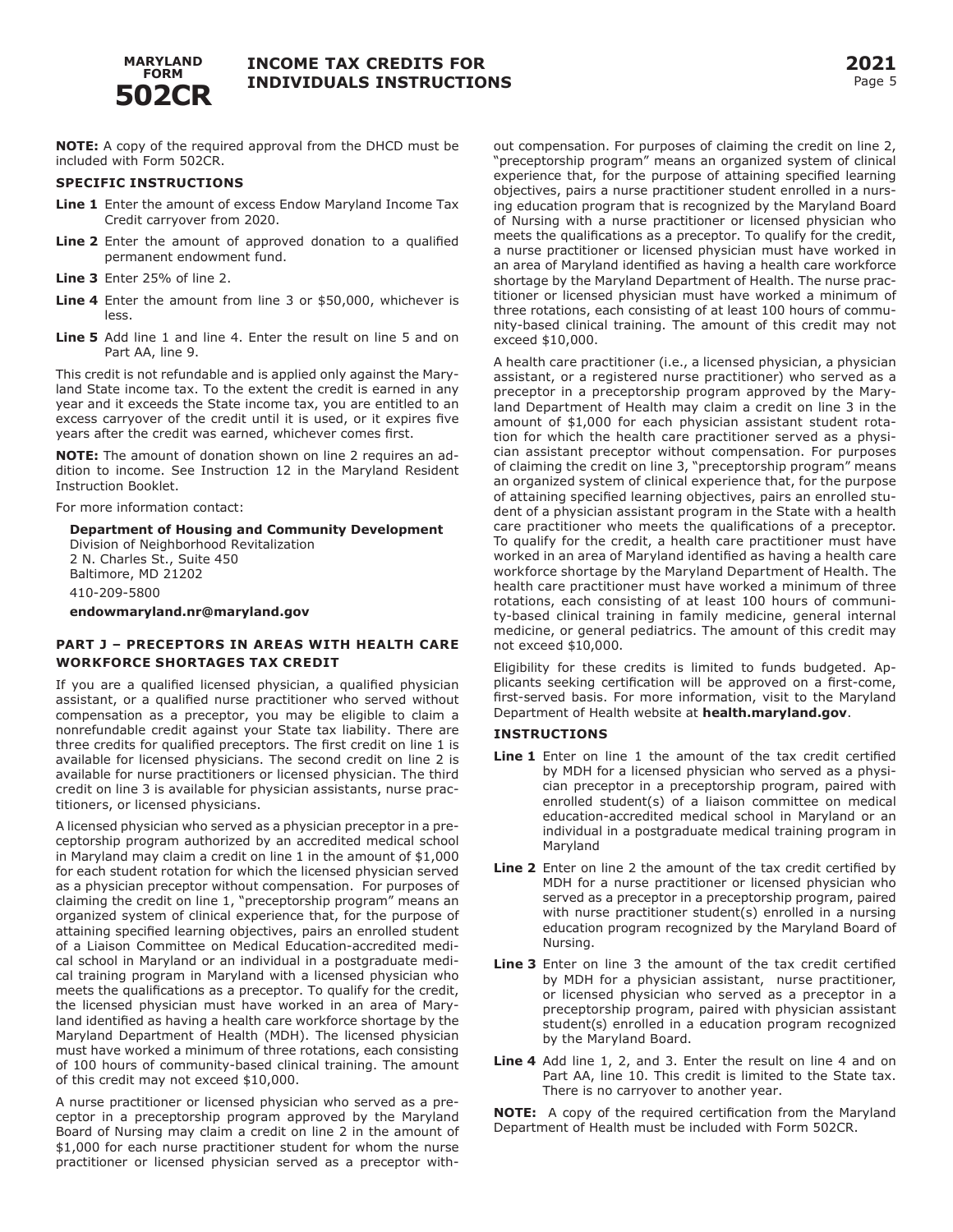

### **PART K – INDEPENDENT LIVING TAX CREDIT**

An individual may claim a credit against their Maryland State income tax equal to 50% of the qualified expenses incurred during a taxable year to install accessibility and universal visitability features to or within a home.

"Accessibility and universal visitability features" means components of renovation to an existing home that improves access to or within the home for individuals with disabilities.

"Qualified expenses" means costs incurred to install accessibility and universal visitability features to or within a home.

For any taxable year, the credit may not exceed the lesser of: (i) \$5,000; or (ii) the State income tax imposed for the taxable year calculated before the application of the credits allowed under §§ 10–701, 10–701.1, and 10-741 of the Tax-General Article but after the application of any other credit allowed.

The unused amount of the credit may not be carried over to any other taxable year. The credit amount is limited to the lesser of the individual's state tax liability for that year or the maximum allowable credit of \$5,000. The qualified expenses incurred must be certified by the Maryland Department of Housing and Community Development. To claim the credit, an individual shall: (i) file an amended income tax return for the taxable year in which the qualified expenses were incurred; and (ii) attach a copy of the Maryland Department of Housing and Community Development's certification of the approved credit amount to the amended income tax return.

For more information, contact:

#### **Maryland Department of Housing and Community Development** 7800 Harkins Road Lanham, MD 20706 301-429-7400 dhcd.maryland.gov/Pages/Contact-Us.aspx **customerservice.dhcd@maryland.gov**

#### **PART L - ENDOWMENTS OF MARYLAND HISTORICALLY BLACK COLLEGES AND UNIVERSITIES TAX CREDIT.**

Taxpayers making donation to a qualified permanent endowment fund held at an eligible institution of higher education (Bowie State University, Coppin State University, Morgan State University, or University of Maryland Eastern Shore), may be eligible for a credit of 25% of the amount of donation.

The tax credit application can be found at **www.marylandtaxes.gov** and must be emailed to HBCUtaxinfo@marylandtaxes. gov and will be approved on a first-come, first served basis by the Comptroller of Maryland. The application must be submitted in the calendar year the donation was made. Donors are required to submit documentation from the institution showing proof of donation within 30 days before a final tax credit certificate is issued.

A taxpayer may claim the tax credit against the State income tax in the amount stated on the tax credit certificate issued by the Comptroller. If the credit exceeds the State income tax for the taxable year, the excess credit is **non-refundable**, but it may be carried forward and applied to succeeding taxable years until fully utilized. A taxpayer is required to add back the amount of the credit claimed to Maryland adjusted gross income or Maryland modified income to the extent excluded from federal adjusted gross income.

Individuals taxpayers that are eligible and are **NOT** PTE members, may elect to claim the credit using Form 502CR instead of Form 500CR. However, a donor should **NOT** claim the credit on both Form 500CR and Form 502CR. PTE members and corpo-

rations **must** claim this credit on Form 500CR. Fiduciaries will claim this credit on Form 504CR.

#### **PART AA - INCOME TAX CREDIT SUMMARY**

This part is to summarize Parts A through L. If the total from Part AA, line 13 exceeds the state tax, the excess will not be refunded.

#### **PART BB - LOCAL TAX CREDIT SUMMARY**

This part is to summarize the total local tax credit available from Part A. If the total from Part BB, line 1 exceeds the local tax, the excess will not be refunded. See the Instructions to Part A for questions concerning credit claimed for taxes paid to multiple states and/or localities.

#### **PART CC - REFUNDABLE INCOME TAX CREDITS**

#### **Line 1 STUDENT LOAN DEBT RELIEF TAX CREDIT**

The Student Loan Debt Relief Tax Credit may be claimed by certain qualified taxpayers in the amount certified by the Maryland Higher Education Commission. **Note: A copy of the required certification from the Maryland Higher Education Commission must be included with**  Form 502CR. "Qualified taxpayer" means an individual who has incurred at least \$20,000 in undergraduate and/ or graduate student loan debt and has at least \$5,000 in outstanding undergraduate and/or graduate student loan debt when submitting an application for certification to the Maryland Higher Education Commission. The amount of any tax credit approved by the Maryland Higher Education Commission may not exceed \$5,000. The refundable tax credit must be claimed against the State income tax for the taxable year in which the Maryland Higher Education Commission certifies the tax credit.

Individuals applying for certification should submit an application to the Maryland Higher Education Commission by September 15th of each year. The Maryland Higher Education Commission shall prioritize tax credit recipients and amounts based on qualified taxpayers who:

- (1) Have higher debt burden to income ratios;
- (2) Graduated from an institution of higher education located in Maryland;
- (3) Did not receive a tax credit in a prior year; or
- (4) Were eligible for in-state tuition.

#### **Specific Instructions**

Enter the amount of the certified tax credit by the Maryland Higher Education Commission on line 1.

The total amount of the credit claimed under this section shall be **recaptured** if the individual does not use the credit approved under this section for the repayment of the individual's undergraduate and/or graduate student loan debt within 2 years from the close of the taxable year for which the credit is claimed. The individual who claimed the credit shall pay the total amount of the credit claimed as taxes payable to the State for the taxable year in which the event requiring **recapture** of the credit occurs.

For more information contact:

**Maryland Higher Education Commission** 6 North Liberty Street Baltimore, MD 21201 410-767-3300 or 800-974-0203 **mhec.maryland.gov**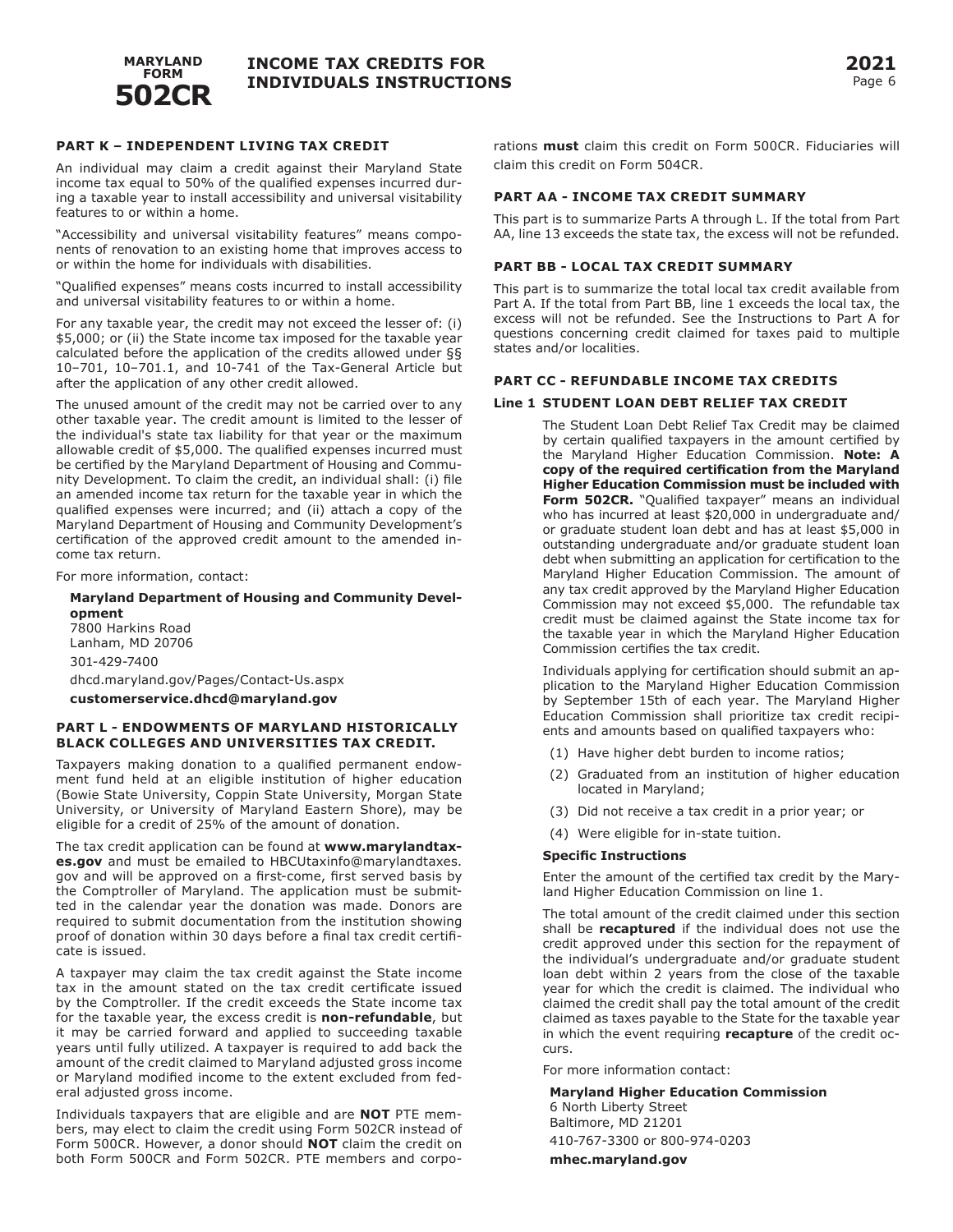

#### **Line 2 HERITAGE STRUCTURE REHABILITATION TAX CREDIT**

See Form 502S Instructions.

#### **Line 3 REFUNDABLE BUSINESS INCOME TAX CREDITS**

#### **NOTE: You must file your income tax return electronically to claim any of the refundable credits listed below:**

See Form 500CR Instructions for qualifications for the One Maryland Economic Development Tax Credit, the Biotechnology Investment Incentive Tax Credit, Catalytic Revitalization Projects Credits, Clean Energy Incentive Tax Credit, Small Business Relief Tax Credit, Film Production Activity Tax Credit, Small Business Research and Development Tax Credit, the Cybersecurity Incentive Tax Credit and the Aerospace, Electronics, or Defense Contract Tax Credit. You may download instructions from our website at **www.marylandtaxes.gov.**

#### **Line 4 IRC SECTION 1341 REPAYMENT CREDIT**

If you repaid an amount this year reported as income on a prior year federal return that was greater than \$3,000, you may be eligible for an IRC Section 1341 Repayment credit. Attach documentation. For additional information, see Administrative Release 40.

#### **Line 5 CATALYTIC REVITALIZATION PROJECTS AND HISTORIC REVITALIZATION TAX CREDIT**

This is a refundable income tax credit for substantial renovation of a property formerly owned by the state or federal government that was previously used as a college, K-12 school, hospital, mental health facility, or military facility. The Department of Housing administers the credit/issue certificates to projects.

If you are an individual, business entity or nonprofit organization, you may claim a tax credit in an amount equal to 20% of the amount stated in the final tax credit certificate issued by the Secretary of this subtitle for 5 consecutive taxable years beginning with the taxable years in which the Catalytic Revitalization Projects is completed.

If the tax credit allowed in any taxable year exceeds the total tax otherwise payable by the individual, business entity or nonprofit organization, a refund in the amount of the excess may be claimed.

An individual may not claim this credit on both Form 502CR and Form 500CR. PTE members who are eligible for this credit must claim the credit on Form 500CR.

**NOTE:** A copy of the required certification from the Maryland Department of Housing and Community Development must be included.

#### **Line 6 FLOW-THROUGH NONRESIDENT PTE TAX CREDIT**

If you are the beneficiary of a trust or a Qualified Subchapter S Trust for which nonresident PTE tax was paid, you may be entitled to a credit for your share of that tax. Enter the amount on this line and attach both the Maryland Schedule K-1 (504) for the trust and a copy of the Maryland Schedule K-1 (510) issued to the trust by the PTE.

If you are a member of a PTE for which nonresident tax was paid, you may be entitled to a credit for your share of that tax. Enter the amount on this line and attach Maryland Schedule K-1 (510) issued to you and to the partnership, limited liability company, or S Corporation, by the PTE.

#### **Line 7 CREDIT FOR CHILD AND DEPENDENT CARE EX-PENSES**

If your Maryland credit for child and dependent care expenses exceeds your Maryland Tax, you may qualify for this credit. See Form 502 and Form 505 Instructions.

#### **Line 8 MARYLAND CHILD TAX CREDIT**

The Maryland Child Tax Credit may be claimed by certain individual and joint married filers with one or more qualifying children. Such filers with a federal adjusted gross income of \$6,000 or less may claim a credit for each qualifying child in the amount of \$500. There is no limit on the number of qualifying children for which the credit may be claimed, so long as they satisfy the requirements.

A "qualified child" is a dependent under the age of 17 on the last day of the tax year who has a disability. "Child with a disability" means a child who has been determined through appropriate assessment as having autism, deafblindness, hearing impairment, including deafness, emotional disability, intellectual disability, multiple disabilities, orthopedic impairment, other health impairment, specific learning disability, speech or language impairment, traumatic brain injury, visual impairment, including blindness, and who because of that impairment needs special education and related services. Note: A copy of the required certification from a qualified physician stating the nature of the disability must be included with Form 502CR.

If you claimed a federal child tax credit, you must subtract the amount of the federal credit (found on line 19 of federal Form 1040) before entering the amount of the Maryland credit on line 8 of Part CC of Form 502CR.

#### **REFUNDABLE CHILD TAX CREDIT WORKSHEET (21C)**

#### **YOU MAY CLAIM THIS CREDIT IF:**

- YOUR federal adjusted gross income is \$6,000 or less; and
- YOUR qualified dependent must be under 17 on the last day of the tax year; and
- YOUR dependent is disabled.
- 1. Enter your Federal Adjusted Gross Income that is equal or less than \$6,000 from line 1 of Form 502 or line 17, column 1 of Form 505 or Form 515. Is line 1 greater than \$6,000? If yes, then STOP. YOU ARE NOT ELIGIBLE TO CLAIM THIS CREDIT. If no, proceed to line  $2. \ldots \ldots \ldots \ldots \ldots 1.$ 2. Enter your federal child credit included on
- line 19 of your federal Form  $1040$  (if any). 2.
- 3. Maryland child tax credit (multiply \$500 by the number of qualified disabled dependents included on Form 502B) \_\_\_\_\_\_  $X$  \$500 . . . . 3.
- 4. Total (Subtract line 2 from line 3 and enter the amount here and on line 8 of Form 502CR). If the amount is less than zero (0), enter zero (0). This is your child tax credit.. . . 4. \_\_\_\_\_\_\_\_